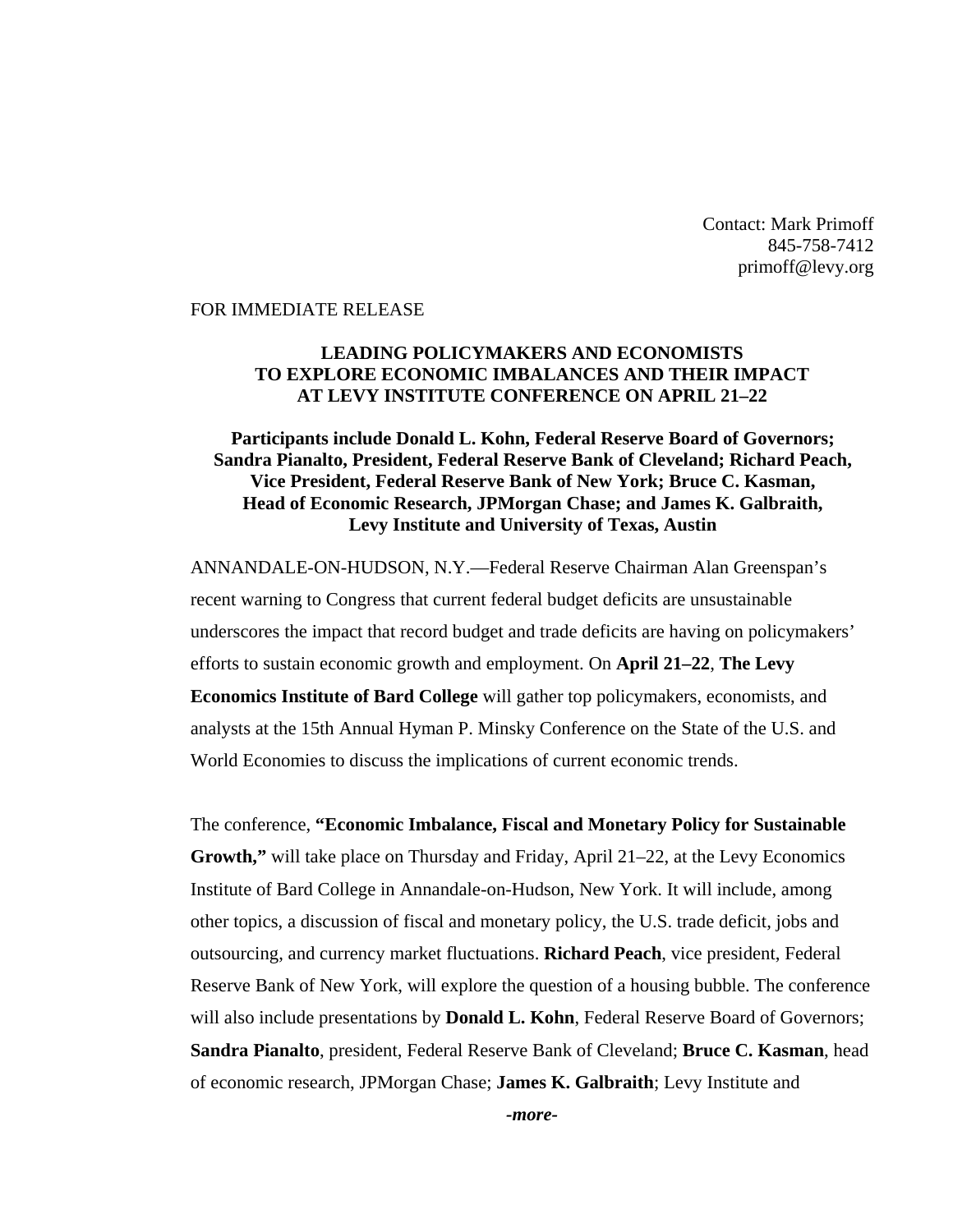University of Texas; **James W. Paulsen**, chief investment strategist, Wells Capital Management; **Steven B. Kamin**, economist, Federal Reserve Board; **Lakshman Achuthan**, Economic Cycle Research Institute; **Paul Davidson**, New School University; **Dimitri B. Papadimitriou**, president, Levy Institute; **Edwin (Ted) Truman**, Institute for International Economics; **Albert Wojnilower**, Craig Drill Capital Corp.; and **L. Randall Wray**, Levy Institute and University of Missouri—Kansas City.

The conference will be webcast live at www.levy.org.

Program:

**"Economic Imbalance, Fiscal and Monetary Policy for Sustainable Growth"**  Levy Economics Institute of Bard College, Annandale-on-Hudson, N.Y., April 21–22, 2005 **Thursday, April 21**  8:30−9:15 a.m. **BREAKFAST AND REGISTRATION** 9:15−10:00 a.m. **WELCOME AND INTRODUCTION Dimitri B. Papadimitriou**, *president, Levy Institute* "How Fragile Is the U.S. Economy" 10:00−10:45 a.m. **SPEAKER: Sandra Pianalto**, *president, Federal Reserve Bank of Cleveland*  "Central Banks, Monetary Policy, and Fiscal Deficits" 11:00 a.m. – 12:45 p.m. **SESSION 1 THE STATE OF THE U.S. AND WORLD ECONOMIES**

|                     | 1. A. J. JI IV JI I I I UA                             |  |  |
|---------------------|--------------------------------------------------------|--|--|
|                     | <b>James W. Paulsen, Wells Capital Management</b>      |  |  |
|                     | "Economic and Financial Market Outlook"                |  |  |
|                     | *Frank Veneroso, RCM                                   |  |  |
|                     | "China's Inevitable Investment Bust: Ignore It at Your |  |  |
|                     | Peril"                                                 |  |  |
| $12:45 - 2:00$ p.m. | <b>LUNCH</b>                                           |  |  |
| 2:00–3:45 p.m.      | <b>SESSION 2</b>                                       |  |  |
|                     | <b>MONETARY POLICY IN THE U.S. ECONOMY</b>             |  |  |
|                     | <b>Moderator: Greg Hannsgen, Levy Institute</b>        |  |  |
|                     | <b>Bruce C. Kasman</b> , <i>JPMorgan Chase</i>         |  |  |

Economies"

"The End of Easy Money"

**Moderator: Dimitri B. Papadimitriou**, *president, Levy Institute* 

"Financial Market Developments and Economic Activity

During Current Account Adjustments in Industrial

**Steven B. Kamin**, *economist, Federal Reserve Board* 

*-continued-*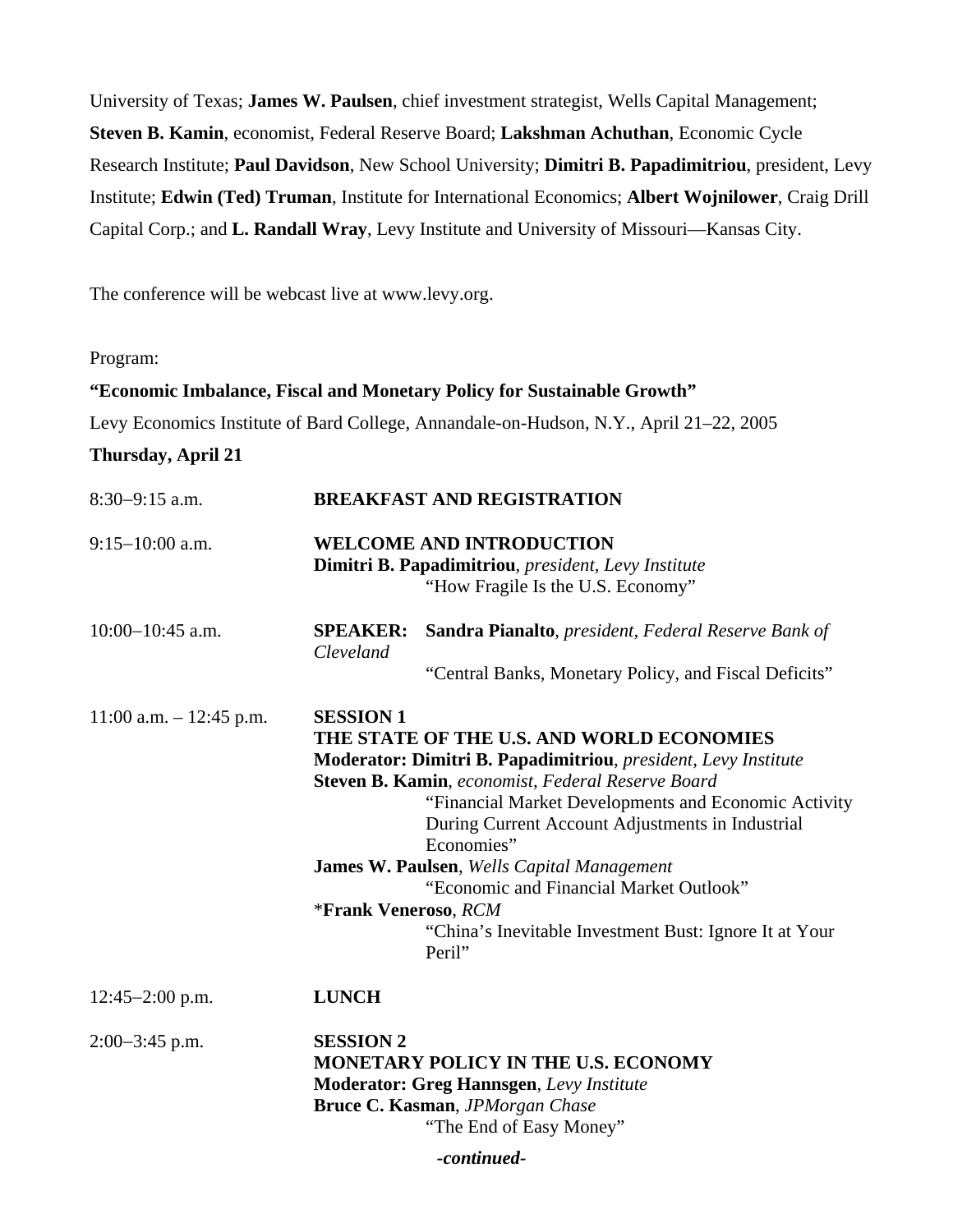|                   | Albert Wojnilower, Craig Drill Capital Corp.<br>"Why Monetary Policy?"<br>L. Randall Wray, Levy Institute and University of Missouri-<br>Kansas City<br>"The New Monetary Consensus and Neutral<br>Rate Targets: What Would Minsky Think?"                                                                                                                                                                                                                                                                 |
|-------------------|------------------------------------------------------------------------------------------------------------------------------------------------------------------------------------------------------------------------------------------------------------------------------------------------------------------------------------------------------------------------------------------------------------------------------------------------------------------------------------------------------------|
| $4:00-5:30$ p.m.  | <b>SESSION 3</b><br><b>FINANCIAL INSTABILITY IN A GLOBAL</b><br><b>ECONOMY</b><br><b>Moderator: W. Ray Towle, Levy Institute</b><br><b>Robert Z. Lawrence, Harvard University</b><br>"What Happened to the Great American Job<br>Machine? The Role of Trade and<br>Outsourcing"<br>Edwin (Ted) Truman, Institute for International Economics<br>"The United States and the World Economy"                                                                                                                  |
| $5:30-6:30$ p.m.  | <b>RECEPTION</b>                                                                                                                                                                                                                                                                                                                                                                                                                                                                                           |
| $6:30$ p.m.       | <b>DINNER</b>                                                                                                                                                                                                                                                                                                                                                                                                                                                                                              |
| Friday, April 22  |                                                                                                                                                                                                                                                                                                                                                                                                                                                                                                            |
| $9:00$ a.m.       | <b>BREAKFAST</b>                                                                                                                                                                                                                                                                                                                                                                                                                                                                                           |
| $9:30-11:00$ a.m. | <b>SESSION 4</b><br>THE MACROECONOMIC PROSPECTS FOR THE<br><b>U.S. ECONOMY</b><br><b>Moderator: Ajit Zacharias</b> , Levy Institute<br>Lakshman Achuthan, Economic Cycle Research Institute<br>"The Importance of Being a 'Monitorist'"<br><b>James K. Galbraith</b> , University of Texas, Austin<br>"Breaking Out of the Deficit Trap"<br><b>Richard W. Peach</b> , vice president, Federal Reserve Bank of<br>New York<br>"Is there a Housing Bubble?"<br><i><b>*Brad Setser, Oxford University</b></i> |

*-continued-*